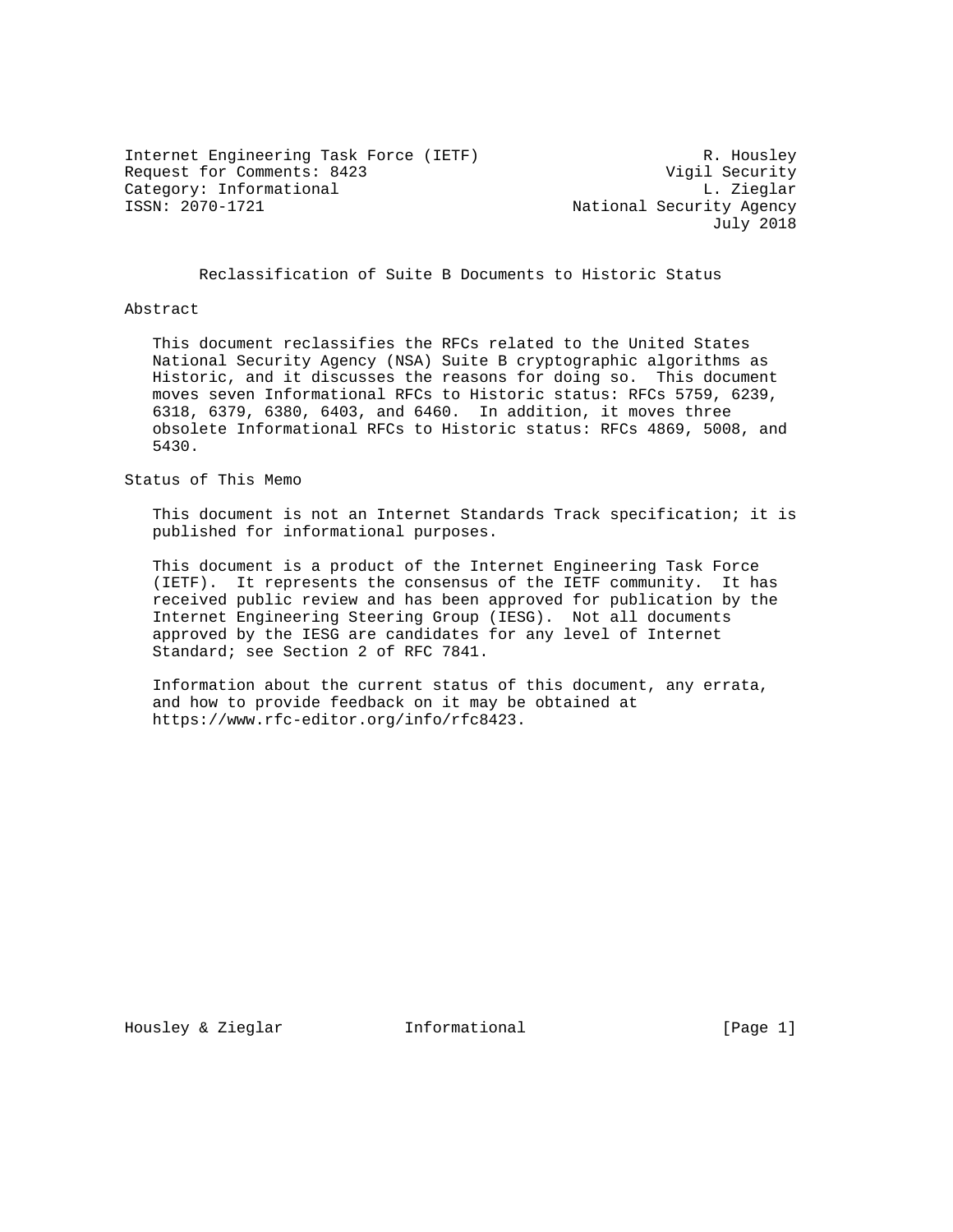### Copyright Notice

 Copyright (c) 2018 IETF Trust and the persons identified as the document authors. All rights reserved.

 This document is subject to BCP 78 and the IETF Trust's Legal Provisions Relating to IETF Documents (https://trustee.ietf.org/license-info) in effect on the date of publication of this document. Please review these documents carefully, as they describe your rights and restrictions with respect to this document. Code Components extracted from this document must include Simplified BSD License text as described in Section 4.e of the Trust Legal Provisions and are provided without warranty as described in the Simplified BSD License.

Table of Contents

| $2^{\circ}$                                                        | 3              |
|--------------------------------------------------------------------|----------------|
| The RFCs Related to Suite B<br>3.                                  | 3              |
| Documents That Reference the Suite-B-Related RFCs                  | 3              |
| Documents That Reference RFC 4869<br>4 1                           | 4              |
| 4.2. Documents That Reference RFC 5759                             | 4              |
| 4.3. Documents That Reference RFC 6379                             | $\overline{4}$ |
| 4.4. Documents That Reference RFC 6403                             | $\overline{4}$ |
| 4.5. Documents That Reference RFC 6460                             | 5              |
| Impact of Reclassifying the Suite-B-Related RFCs to Historic<br>5. | 5              |
| б.                                                                 | 5              |
|                                                                    | 5              |
| $\mathsf{R}$                                                       | 6              |
| Normative References<br>$8.1$ .                                    | 6              |
| 8.2. Informative References                                        | 7              |
|                                                                    | -8             |

### 1. Introduction

 Several RFCs profile security protocols for use with the National Security Agency (NSA) Suite B Cryptography. Suite B is no longer supported by NSA, and the web pages that specify the cryptographic algorithms are no longer available.

 In July 2015, NSA published the Committee for National Security Systems Advisory Memorandum 02-15 as the first step in replacing Suite B with NSA's Commercial National Security Algorithm (CNSA) Suite. Information about the CNSA Suite can be found in [CNSA].

Housley & Zieglar **Informational** [Page 2]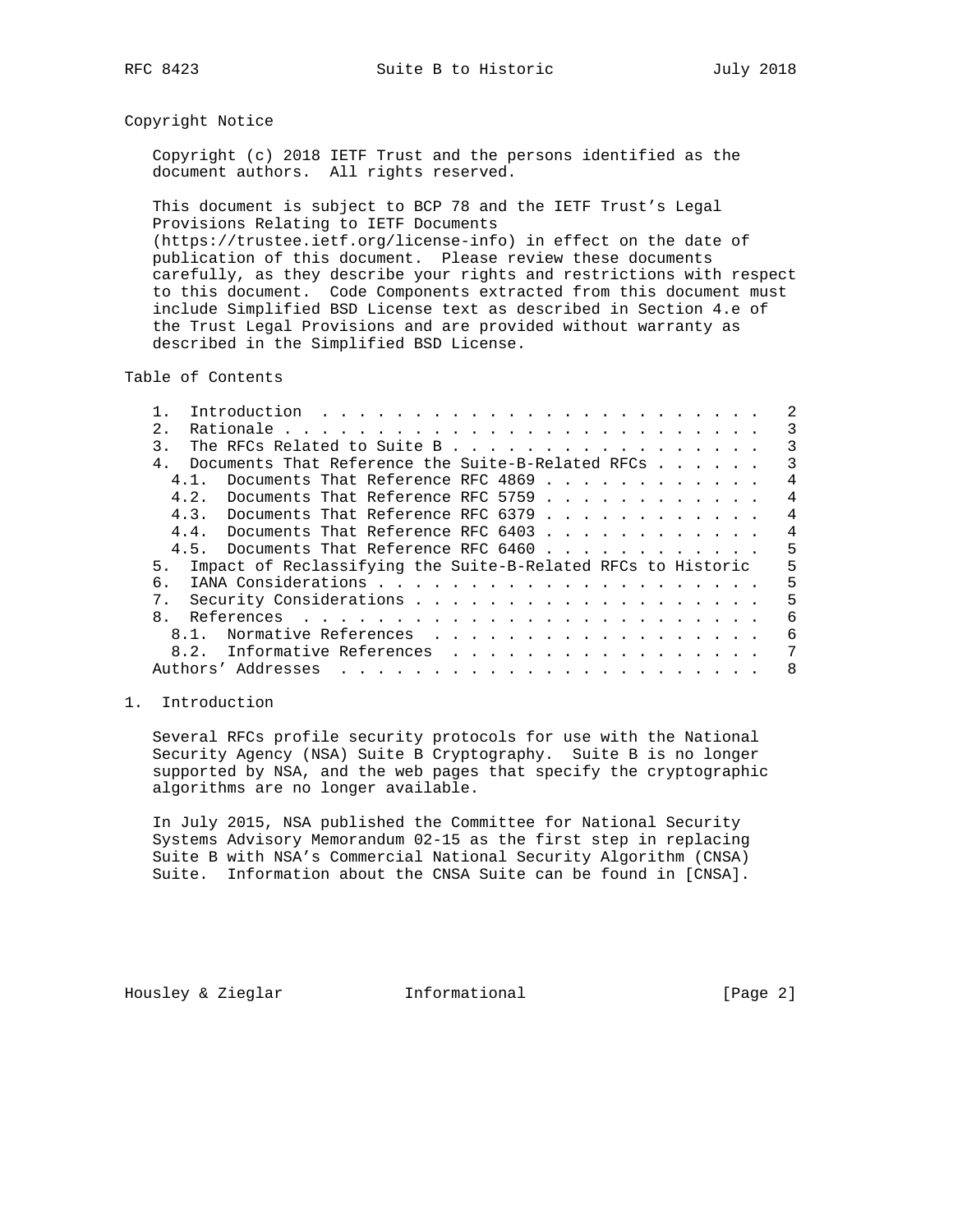2. Rationale

 As indicated in [CNSA], NSA is transitioning from Suite B to the CNSA Suite. As a result, the profiles of the security protocols for the Suite B algorithms are now only of historic interest.

3. The RFCs Related to Suite B

 Between 2007 and 2012, several Suite-B-related RFCs were published to profile security protocols for use with the Suite B algorithms. They are:

- o [RFC4869], "Suite B Cryptographic Suites for IPsec" (Obsoleted by RFC 6379)
- o [RFC5008], "Suite B in Secure/Multipurpose Internet Mail Extensions (S/MIME)" (Obsoleted by RFC 6318)
- o [RFC5430], "Suite B Profile for Transport Layer Security (TLS)" (Obsoleted by RFC 6460)
- o [RFC5759], "Suite B Certificate and Certificate Revocation List (CRL) Profile"
- o [RFC6239], "Suite B Cryptographic Suites for Secure Shell (SSH)"
- o [RFC6318], "Suite B in Secure/Multipurpose Internet Mail Extensions (S/MIME)"
- o [RFC6379], "Suite B Cryptographic Suites for IPsec"
- o [RFC6380], "Suite B Profile for Internet Protocol Security (IPsec)"
- o [RFC6403], "Suite B Profile of Certificate Management over CMS"
- o [RFC6460], "Suite B Profile for Transport Layer Security (TLS)"
- 4. Documents That Reference the Suite-B-Related RFCs

 These RFCs reference each other several times. These cross references are not examined further in this document.

 Other RFCs make reference to these Suite-B-related RFCs; these references are discussed in the following subsections.

Housley & Zieglar **Informational** [Page 3]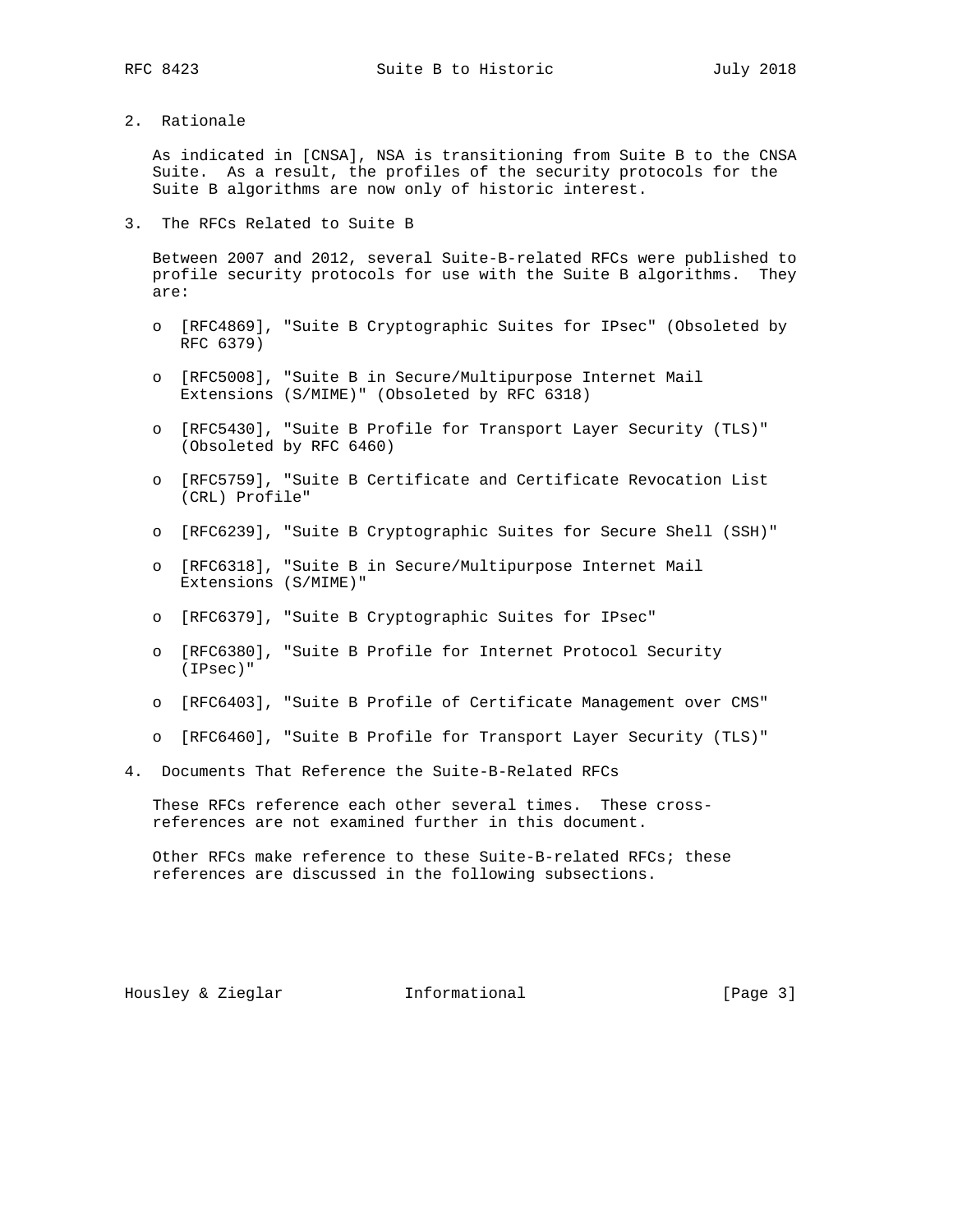4.1. Documents That Reference RFC 4869

One other RFC makes reference to RFC 4869 [RFC4869].

 RFC 6071, "IP Security (IPsec) and Internet Key Exchange (IKE) Document Roadmap" [RFC6071], points out that RFC 4869 adds four pre defined suites based upon Suite B specifications. They are:

- o IKE/ESP suite "Suite-B-GCM-128"
- o IKE/ESP suite "Suite-B-GCM-256"
- o IKE/AH suite "Suite-B-GMAC-128"
- o IKE/AH suite "Suite-B-GMAC-256"

 In each case, these suite definitions make use of algorithms that are defined in other RFCs. No interoperability or security concerns are raised if implementations continue to make use of these suite names.

4.2. Documents That Reference RFC 5759

One other RFC makes reference to RFC 5759 [RFC5759].

 RFC 6187, "X.509v3 Certificates for Secure Shell Authentication" [RFC6187], points out that RFC 5759 provides additional guidance for Elliptic Curve Digital Signature Algorithm (ECDSA) keys when used with Suite B.

4.3. Documents That Reference RFC 6379

One other RFC makes reference to RFC 6379 [RFC6379].

 RFC 7321, "Cryptographic Algorithm Implementation Requirements and Usage Guidance for Encapsulating Security Payload (ESP) and Authentication Header (AH)" [RFC7321], points out that the AES-GCM algorithm is used by Suite B, and it has emerged as the preferred authenticated encryption method in IPsec. RFC 7321 has since been obsoleted by RFC 8221.

4.4. Documents That Reference RFC 6403

Two other RFCs make reference to RFC 6403 [RFC6403].

 RFC 6402, "Certificate Management over CMS (CMC) Updates" [RFC6402], says that development of the profile for Suite B was the activity that demonstrated the need for these updates.

Housley & Zieglar **Informational** [Page 4]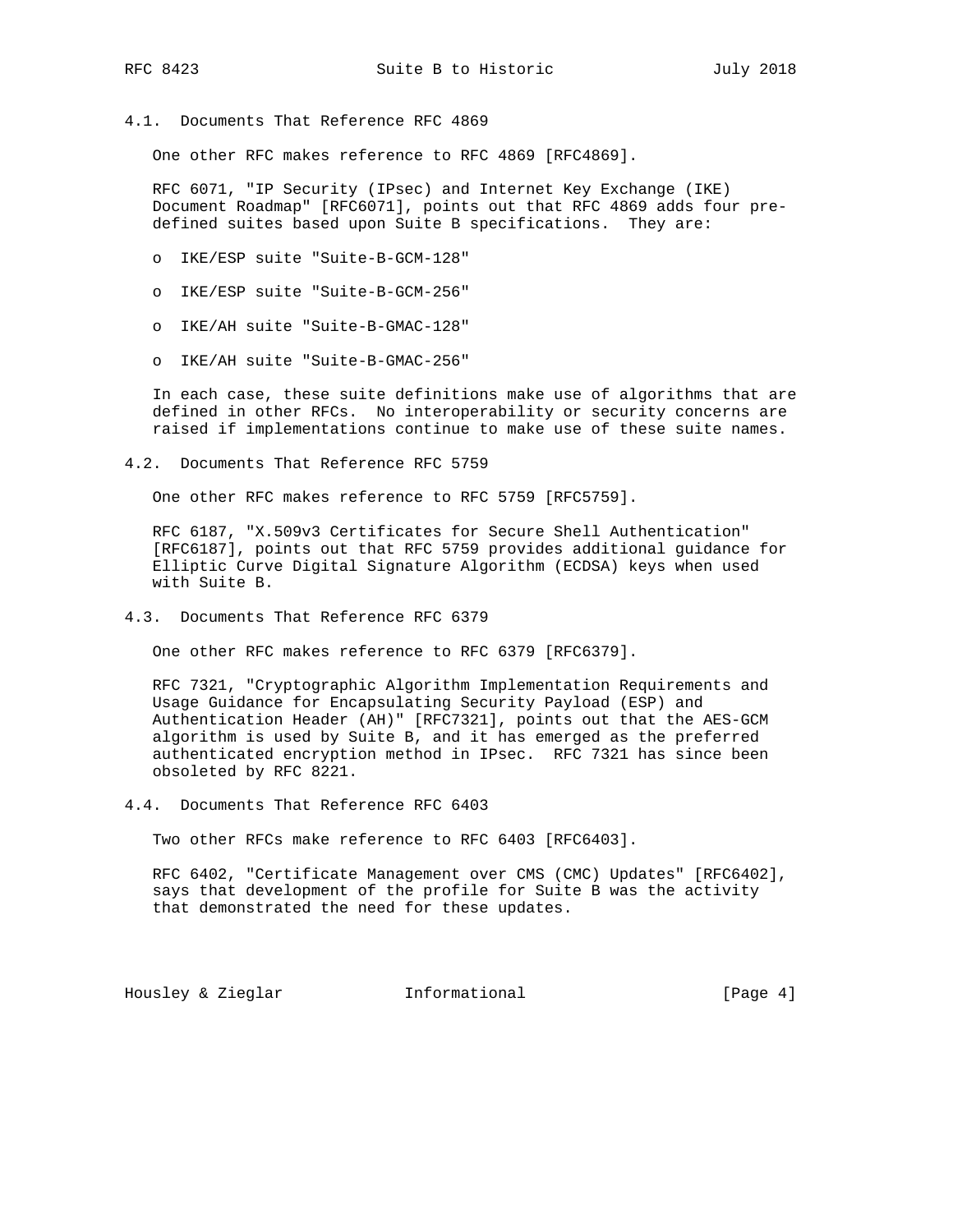RFC 7030, "Enrollment over Secure Transport" [RFC7030], points out that the scenarios in Appendix of RFC 6403 are very similar to three of the scenarios described.

4.5. Documents That Reference RFC 6460

Three other RFCs make reference to RFC 6460 [RFC6460].

 RFC 6605, "Elliptic Curve Digital Signature Algorithm (DSA) for DNSSEC" [RFC6605], states that material was copied liberally from RFC 6460. The Standards Track status of RFC 6605 is not affected by RFC 6460 moving to Historic status.

 RFC 7525, "Recommendations for Secure Use of Transport Layer Security (TLS) and Datagram Transport Layer Security (DTLS)" [RFC7525], observes that the Suite B profile of TLS 1.2 uses different ciphersuites.

 RFC 8253, "PCEPS: Usage of TLS to Provide a Secure Transport for the Path Computation Element Communication Protocol (PCEP)" [RFC8253], points to RFC 6460 for the TLS\_ECDHE\_ECDSA\_WITH\_AES\_128\_GCM\_SHA256 and TLS\_ECDHE\_ECDSA\_WITH\_AES\_256\_GCM\_SHA384 ciphersuites. Both of these ciphersuites are defined in [RFC5289], which would have been a better reference. The Standards Track status of RFC 8253 is not affected by RFC 6460 moving to Historic status.

5. Impact of Reclassifying the Suite-B-Related RFCs to Historic

 No interoperability or security concerns are raised by reclassifying the Suite-B-related RFCs to Historic status. As described in Section 4, none of the RFCs being moved to Historic status is the sole specification of a cryptographic algorithm or an identifier for a cryptographic algorithm.

6. IANA Considerations

This document has no IANA actions.

7. Security Considerations

 No interoperability or security concerns are raised by reclassifying the Suite-B-related RFCs to Historic status.

 NSA is transitioning away from some of the cryptographic algorithms and key sizes that were employed in the Suite B profiles.

Housley & Zieglar **Informational** [Page 5]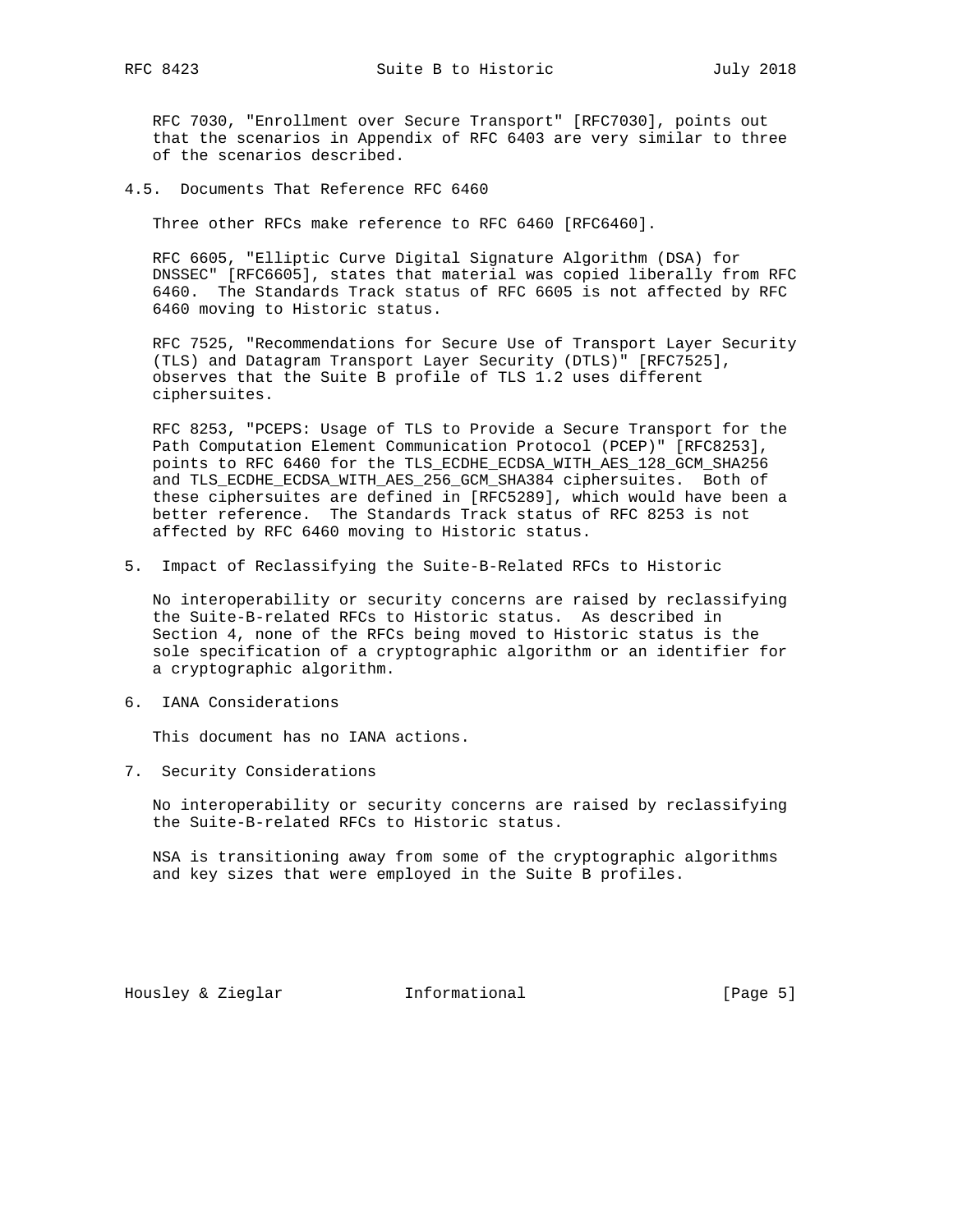# 8. References

- 8.1. Normative References
	- [RFC4869] Law, L. and J. Solinas, "Suite B Cryptographic Suites for IPsec", RFC 4869, DOI 10.17487/RFC4869, May 2007, <https://www.rfc-editor.org/info/rfc4869>.
	- [RFC5008] Housley, R. and J. Solinas, "Suite B in Secure/ Multipurpose Internet Mail Extensions (S/MIME)", RFC 5008, DOI 10.17487/RFC5008, September 2007, <https://www.rfc-editor.org/info/rfc5008>.
	- [RFC5430] Salter, M., Rescorla, E., and R. Housley, "Suite B Profile for Transport Layer Security (TLS)", RFC 5430, DOI 10.17487/RFC5430, March 2009, <https://www.rfc-editor.org/info/rfc5430>.
	- [RFC5759] Solinas, J. and L. Zieglar, "Suite B Certificate and Certificate Revocation List (CRL) Profile", RFC 5759, DOI 10.17487/RFC5759, January 2010, <https://www.rfc-editor.org/info/rfc5759>.
	- [RFC6239] Igoe, K., "Suite B Cryptographic Suites for Secure Shell (SSH)", RFC 6239, DOI 10.17487/RFC6239, May 2011, <https://www.rfc-editor.org/info/rfc6239>.
	- [RFC6318] Housley, R. and J. Solinas, "Suite B in Secure/ Multipurpose Internet Mail Extensions (S/MIME)", RFC 6318, DOI 10.17487/RFC6318, June 2011, <https://www.rfc-editor.org/info/rfc6318>.
	- [RFC6379] Law, L. and J. Solinas, "Suite B Cryptographic Suites for IPsec", RFC 6379, DOI 10.17487/RFC6379, October 2011, <https://www.rfc-editor.org/info/rfc6379>.
	- [RFC6380] Burgin, K. and M. Peck, "Suite B Profile for Internet Protocol Security (IPsec)", RFC 6380, DOI 10.17487/RFC6380, October 2011, <https://www.rfc-editor.org/info/rfc6380>.
	- [RFC6403] Zieglar, L., Turner, S., and M. Peck, "Suite B Profile of Certificate Management over CMS", RFC 6403, DOI 10.17487/RFC6403, November 2011, <https://www.rfc-editor.org/info/rfc6403>.

Housley & Zieglar **Informational** [Page 6]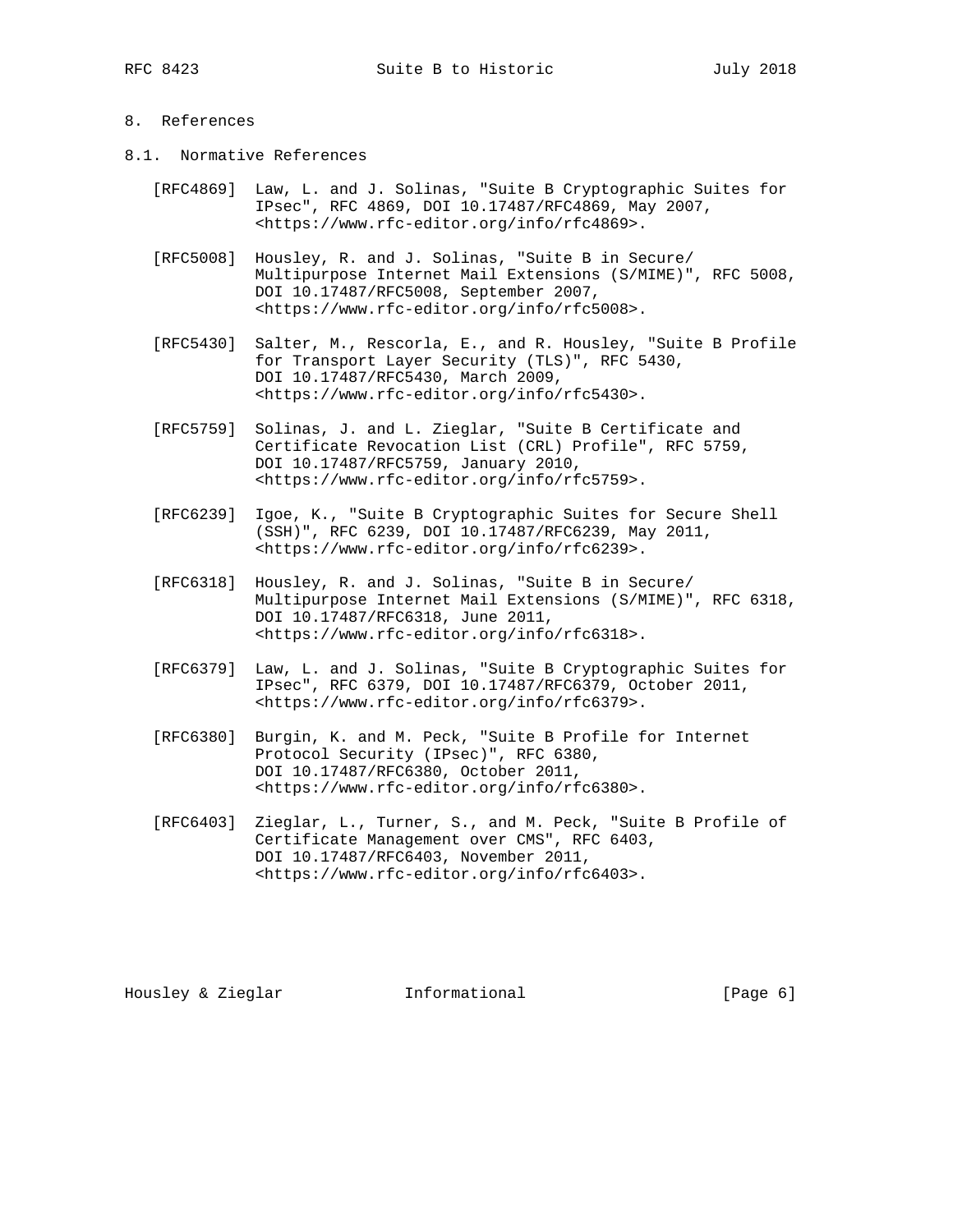- [RFC6460] Salter, M. and R. Housley, "Suite B Profile for Transport Layer Security (TLS)", RFC 6460, DOI 10.17487/RFC6460, January 2012, <https://www.rfc-editor.org/info/rfc6460>.
- 8.2. Informative References
	- [CNSA] National Security Agency, "Commercial National Security Algorithm Suite", August 2015, <https://www.iad.gov/iad/programs/iad-initiatives/ cnsa-suite.cfm>.
	- [RFC5289] Rescorla, E., "TLS Elliptic Curve Cipher Suites with SHA- 256/384 and AES Galois Counter Mode (GCM)", RFC 5289, DOI 10.17487/RFC5289, August 2008, <https://www.rfc-editor.org/info/rfc5289>.
	- [RFC6071] Frankel, S. and S. Krishnan, "IP Security (IPsec) and Internet Key Exchange (IKE) Document Roadmap", RFC 6071, DOI 10.17487/RFC6071, February 2011, <https://www.rfc-editor.org/info/rfc6071>.
	- [RFC6187] Igoe, K. and D. Stebila, "X.509v3 Certificates for Secure Shell Authentication", RFC 6187, DOI 10.17487/RFC6187, March 2011, <https://www.rfc-editor.org/info/rfc6187>.
	- [RFC6402] Schaad, J., "Certificate Management over CMS (CMC) Updates", RFC 6402, DOI 10.17487/RFC6402, November 2011, <https://www.rfc-editor.org/info/rfc6402>.
	- [RFC6605] Hoffman, P. and W. Wijngaards, "Elliptic Curve Digital Signature Algorithm (DSA) for DNSSEC", RFC 6605, DOI 10.17487/RFC6605, April 2012, <https://www.rfc-editor.org/info/rfc6605>.
	- [RFC7030] Pritikin, M., Ed., Yee, P., Ed., and D. Harkins, Ed., "Enrollment over Secure Transport", RFC 7030, DOI 10.17487/RFC7030, October 2013, <https://www.rfc-editor.org/info/rfc7030>.
	- [RFC7321] McGrew, D. and P. Hoffman, "Cryptographic Algorithm Implementation Requirements and Usage Guidance for Encapsulating Security Payload (ESP) and Authentication Header (AH)", RFC 7321, DOI 10.17487/RFC7321, August 2014, <https://www.rfc-editor.org/info/rfc7321>.

Housley & Zieglar **Informational** [Page 7]